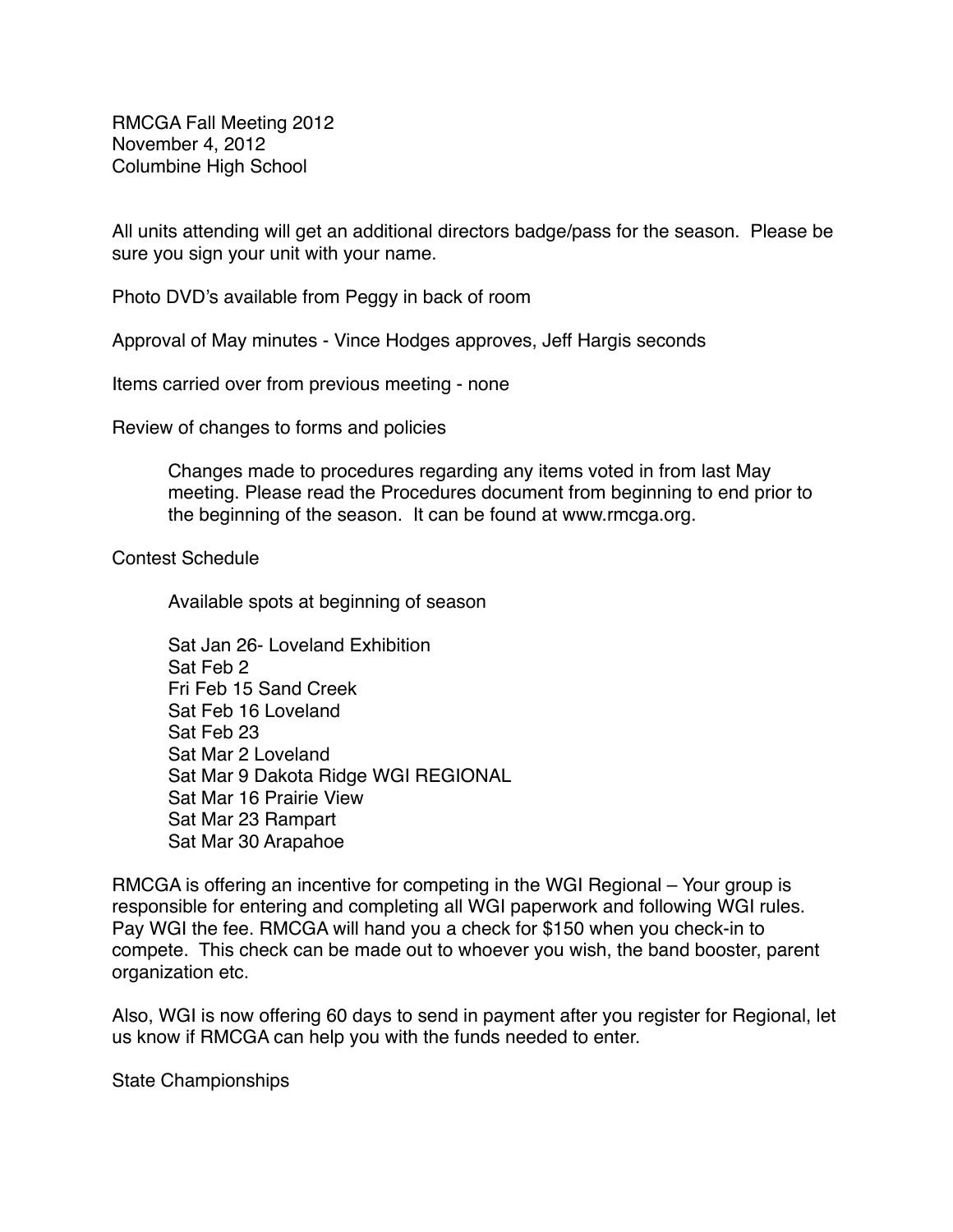Coliseum is booked due to minor league hockey. Locations are being sought after at this time, suggestions from Task Force are Legend, Arapahoe, CU, CSU Pueblo. At this meeting School of Mines was brought up as a possibility to look into.

Alameda HS and Legend HS can seat the almost the exact amount of people who attended state last year. Great facility but pushing the limit to seating capacity

CSU Pueblo main concern is driving distance. This is a great facility and for a very good price.

Looking at costs, distance, accommodations, etc in finding a venue

Kristina Minton asked if there are things that the Springs groups can do to help accommodate guards traveling to CSU Pueblo on that day, such as rehearsal space, etc.

DU was brought up, it is beautiful but expensive, nearly twice what the Coliseum cost. ACC and Auraria Campus have no facilities

Date for state is April 6 and is Set

State Championships Format

Phaidra made a mock schedule for State, prelims/finals will not be possible. If we have a Finals only contest we could start at 10am and Retreat at 7:30

Greg Humphrey proposed we look at Marching Band model for quarter finals, semis and finals.

Mike Malewit made the comment that only lower classes are the only ones with larger amounts and they are the ones who would be eliminated

Traveling for farther units is cost prohibitive if we are to do a 2 day championships format

Majority prefers one shot, finals only

Kristina Minton is interested in seeing what the schedule looks like with prelims finals with prelims as the only classes that require prelims

Task force asked for Prelims and finals as a best option due to judges seeing a guard first read as last year.

Tim Tilley commented that Championships set up is double panel, one local judge and one out of state and or WGI judge. Given judge availability, there would be no first reads at state.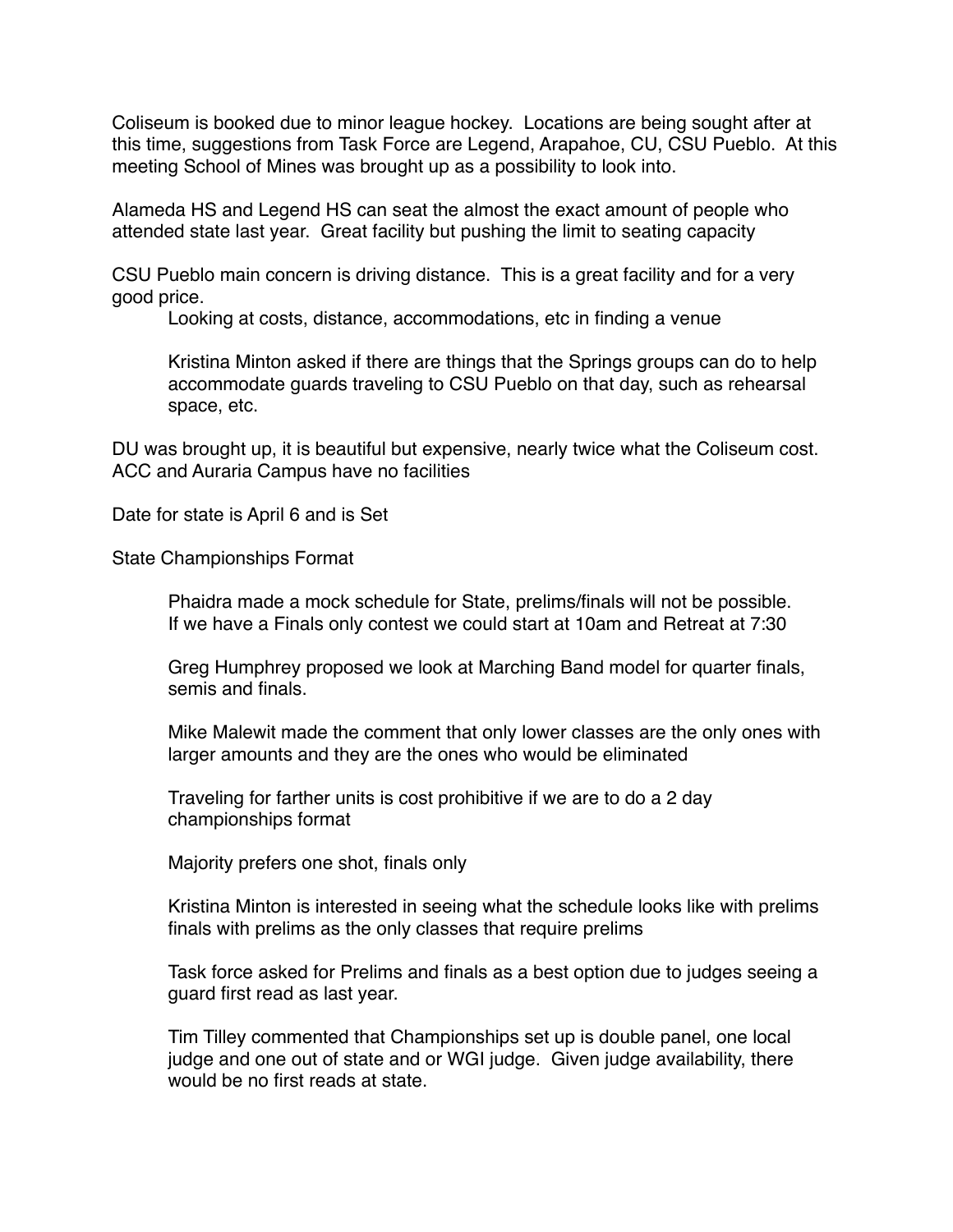Greg Humphrey would like us to look switching order of shows as far as classes, at State and/or other shows as well.

Question was asked as how this would effect things from judging standpoint - Tim would like to address this at the judging portion of the discussion, should not have an effect as all judges should be equally trained

Would sending out a schedule of classes early work? Perhaps mixing up Scholastic units and then Independent units after in normal order to avoid problems from Independent units

Task force meetings - had 2 meetings, have had the same people who should be representing their classes missing from each one. – Since this meeting Kendra has reached out to these groups and they would still like to be a part of the Task Force, they just could not attend the two earlier meetings.

The Task Force has decided that we need to make Scholastic letters a requirement once again, just as they are required by WGI. This is to ensure that all scholastic members are eligible to perform with their unit as per WGI and district guidelines.

Independent Units are asked to do their best on their honor to make sure a member coming to them from another unit is in good financial standing with the previous unit. Also, scholastic age performers participating with an Independent unit is the decision of the parent and the member, RMCGA does not have a policy against it and will not interfere. RMCGA encourages all scholastic performers to perform with their scholastic unit but cannot control the unique circumstances that come up.

## Chief Judge and Coordinator

 Kevin resigned thinking he was moving and changed plans after we had already posted the position and posted the jobs. Had 5 applications for the position submitted,task force suggested the job be split into two positions and board accepted.

Chief judge is Tim Tilley - responsible for day to day judging, contract presented today with specifics

Judge Coordinator is Marcus Brown. Responsible for coordinating judging items, contract presented today with specifics

## Judging Overlook from Tim Tilley

Plans for judges - Tim accepted position conditionally at first, and fully accepts the position as of today. Much to talk about but in the interest of time Tim will be brief and more communications to come.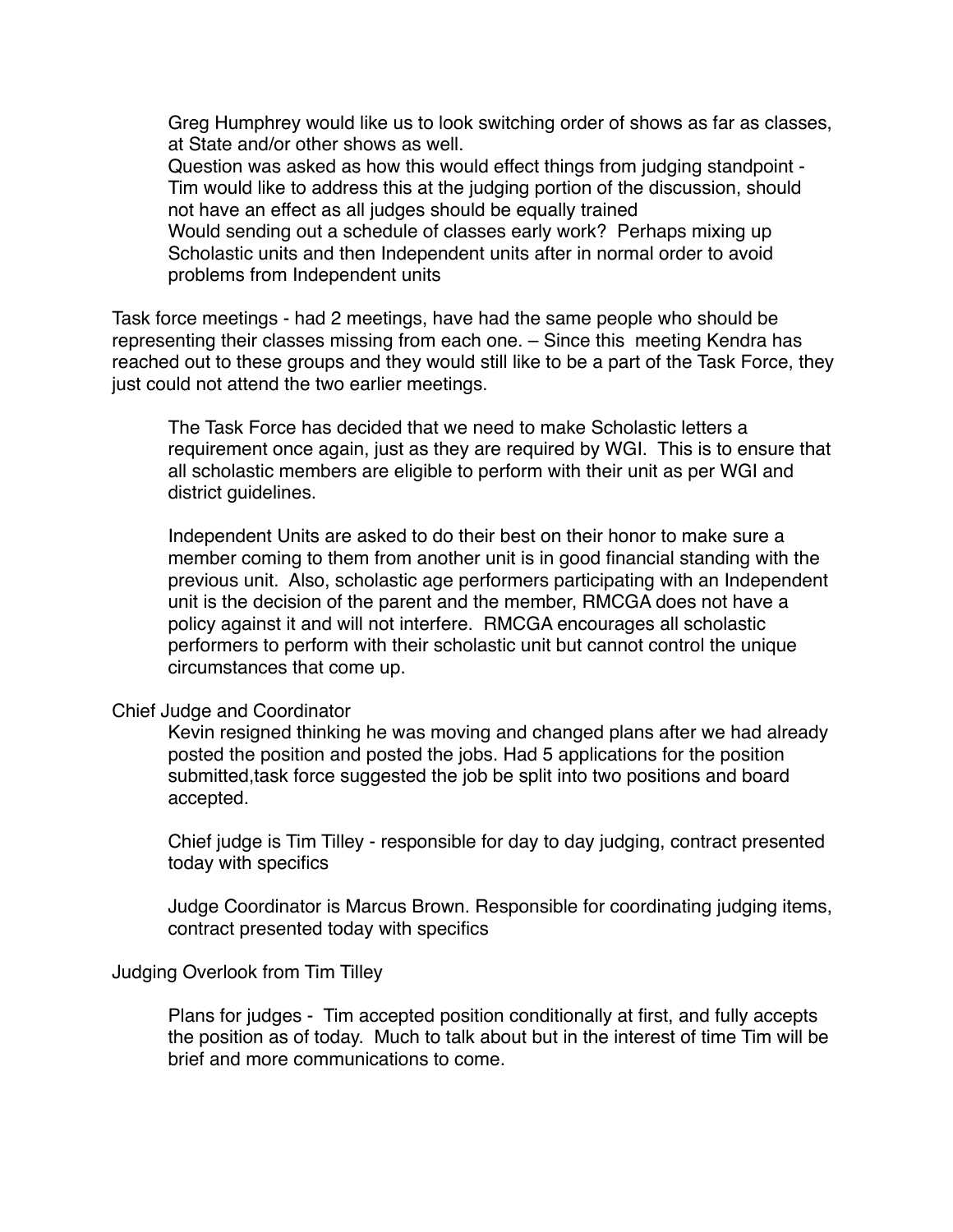Judge feedback has been an issue in the past. One issue was that feedback had not been responded to quickly and issues not being addressed to present items to judges.

New Judge Feedback Timeline -

Feedback forms must be submitted at the show or by noon on Monday following a competition. Forms will be made available at the announcers table as well as on the website and in an email to all units.

Tim will respond to the member leaving the feedback form as well as the judge by midday on Wednesday. This will give time for the hext panel to make adjustments and take suggestions to improve before the following weekend competition.

Split of responsibilities between Marcus and Tim

Tim will be the person that units go to at shows, facilitates what happens at the show and responsible for what happens and what fails to happen with the judges. Includes local and out of town judges. Task force has asked for a pay scale, which is beginning to be put into order at this time. Pay scale will be public and go back to what we are expecting out of the judges.

Any further questions regarding Kevin should be directed to Kevin himself, the Chief Judge for any circuit business will from this meeting forward be Tim Tilley and the Judge Coordinator will be Marcus Brown.

## Concerns for Out of town judges -

A bit late in the season on the coordination side due to circumstances out of anyone's control.

A collaborative effort is being made to bring in the judges that RMCGA needs - judges for Championships who have judged a prior show trying to avoid first reads and judges who will give the best feedback to the units that we can get.

This is a work in progress and because of the lateness many WGI and other national judges have been booked many of the weekends. We are asking circuit members to step up and suggest new judges. Judge training may have a cost to it, by pay deduction for anyone willing to train as a new judge. Pay scale will have 1st year judges being paid lower than judges will. Similar to 5 boxes that guards are judged on, we need to hold judges to similar standards.